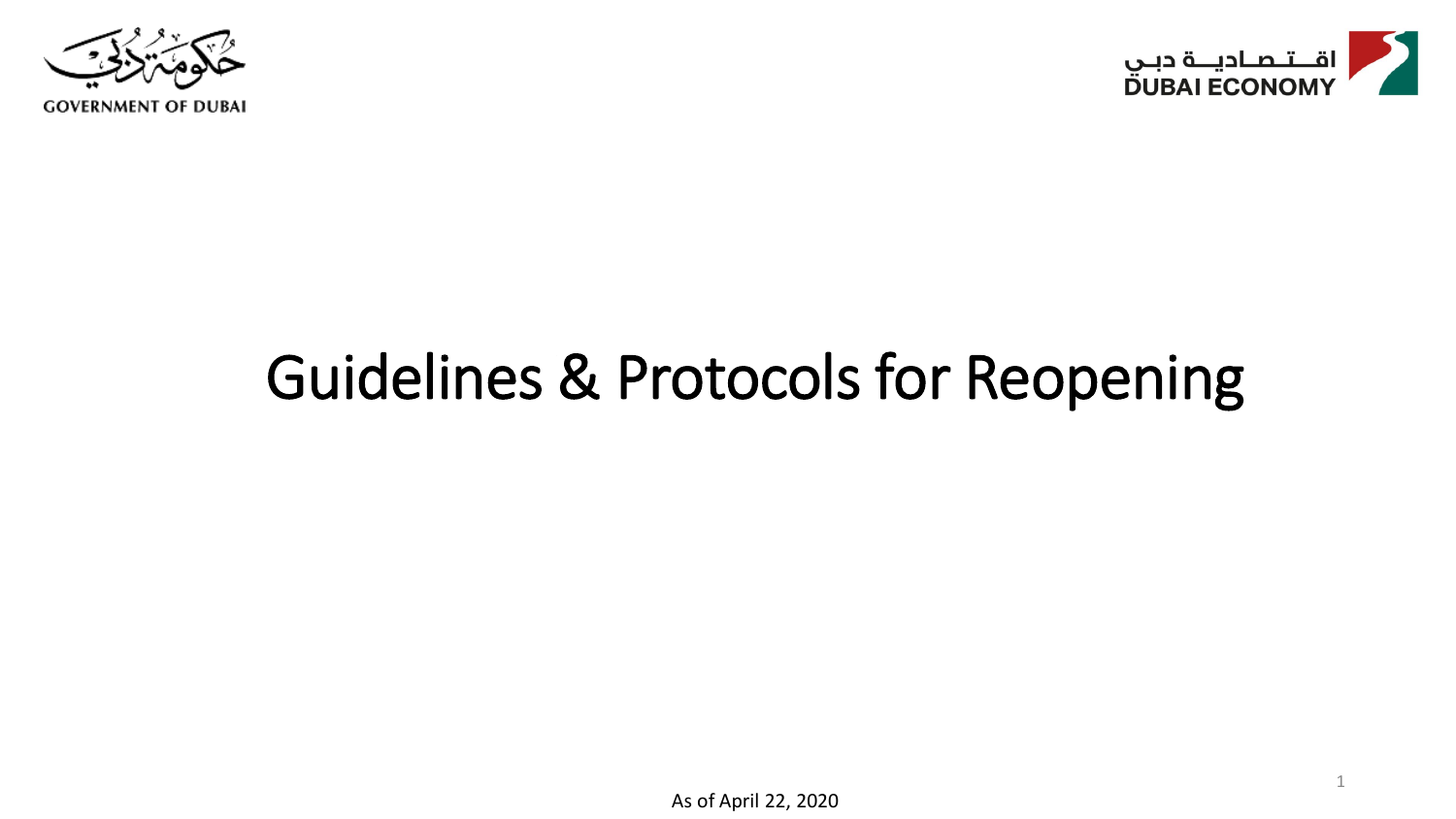



## Kindly note -

- All businesses must take the necessary measures and precautions to be in compliance with the guidelines & protocols detailed in this document, prior to reopening and continue to do so on resuming their operations. **Once the reopening is announced, businesses can reopen after they have complied with the guidelines & protocols and ready to receive customers/resume operations**.
- All businesses must be on standby for official announcements on the date of reopening and timings (to be announced shortly)
- Dubai Municipality, Dubai Economy (Corporate Compliance and Consumer Protection Sector) and other relevant government departments will reach out to provide additional guidelines and instructions as and when required.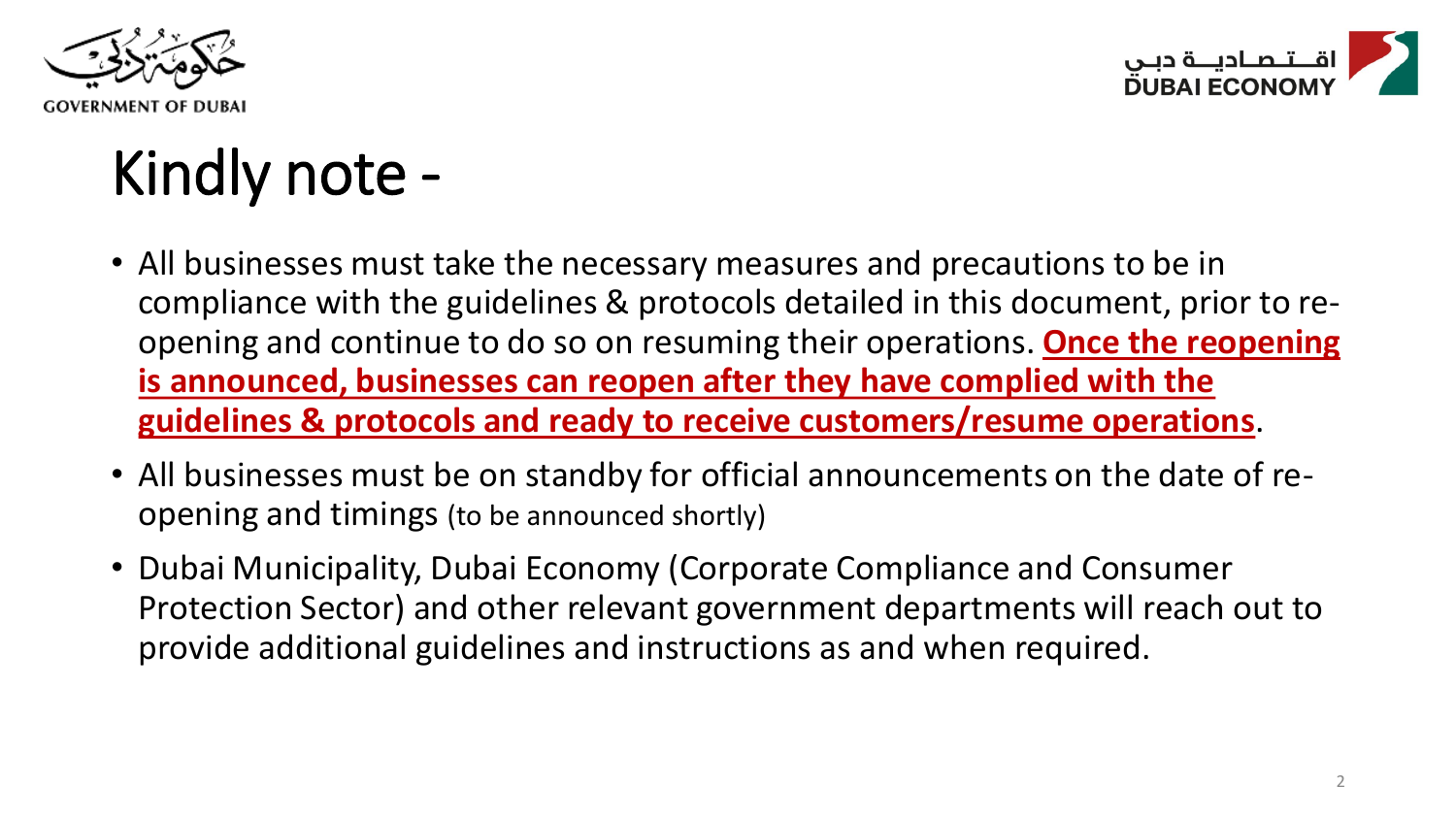

#### **RESTRICTIONS AND PROTOCOLS**

| <b>RESTRICTIONS AND PROTOCOLS</b>                                                                                                                                                                            | DEFINING ROLES: R-Regulate, CR-Control, CM- Compliance, S-Support                                                                                                                                                                |              |                 |                 |     |
|--------------------------------------------------------------------------------------------------------------------------------------------------------------------------------------------------------------|----------------------------------------------------------------------------------------------------------------------------------------------------------------------------------------------------------------------------------|--------------|-----------------|-----------------|-----|
| <b>Actions</b>                                                                                                                                                                                               | <b>Short Description</b>                                                                                                                                                                                                         | <b>Owner</b> | <b>Retailer</b> | <b>Consumer</b> | Gov |
|                                                                                                                                                                                                              | <b>Health and Hygiene</b>                                                                                                                                                                                                        |              |                 |                 |     |
| 1.24 hr. mall sanitization                                                                                                                                                                                   | Clean all the common areas of the mall premises included toilets cleaned<br>after each use & entrance areas sterilized                                                                                                           | <b>CR</b>    | <b>CM</b>       | <b>CM</b>       | R   |
| 2. Entrance health checks                                                                                                                                                                                    | Ensure that anyone entering the mall including staff, visitors, contractors<br>all undergo mandated temperature screening & checks                                                                                               | <b>CR</b>    | <b>CM</b>       | <b>CM</b>       | R.  |
| 3. Provision of masks & hand<br>sanitizers                                                                                                                                                                   | All visitors are mandated to wear masks at all times in the mall from entry.<br>$\bullet$<br>Non compliance will lead to denial to enter mall. Hand sanitizers to be<br>installed.<br>Regulate purchase of masks by Malls        | <b>CR</b>    | <b>CM</b>       | <b>CM</b>       | R.  |
| 4. Mandatory isolation rooms                                                                                                                                                                                 | Have a small dedicated area on site to isolate potential positive cases<br>$\bullet$                                                                                                                                             | <b>CR</b>    | <b>CM</b>       | <b>CM</b>       | R.  |
| <b>5. Standard Operating</b><br><b>Procedures for mall operators</b><br>& retailers                                                                                                                          | Have dedicated set procedures for stakeholders to maintain compliance in<br>event of having to deal with positive cases on site and crowd management                                                                             | <b>CM</b>    | <b>CM</b>       | <b>CM</b>       | R   |
| 6. COVID 19 health &<br>prevention staff education                                                                                                                                                           | Educate staff on maintaining personal health safety & premise hygiene                                                                                                                                                            | <b>CM</b>    | <b>CM</b>       | <b>CM</b>       | S   |
| 7. Sanitization for each item<br>after each trial (e.g. clothing),<br>no testing allowed for personal<br>care, retailers are not allowed<br>to implement 'No Return<br>Policy' for sale of personal<br>items | Fashion, accessories & wearable apparel trial pose transmission risk.<br>$\bullet$<br>Sanitation measures must be performed after each customer trial (e.g.<br>fitting rooms) to ensure safety while maintaining consumer rights | <b>CM</b>    | <b>CM</b>       | <b>CM</b><br>3  | R.  |

#### **Activities Excluded in the sector**

- Family Entertainment
- Changing rooms
- Prayer Rooms
- Cinemas

#### **Dubai Health Authority Feedback**

Confirmed

#### **Dubai Municipality Feedback**

- DM related circulars and guidelines are ready to publish once decision made
- DM assessment and monitoring program will be conducted before opening and after
- Non-compliance may result in the issuance of a violation notice or fines or closure as per the enforced regulations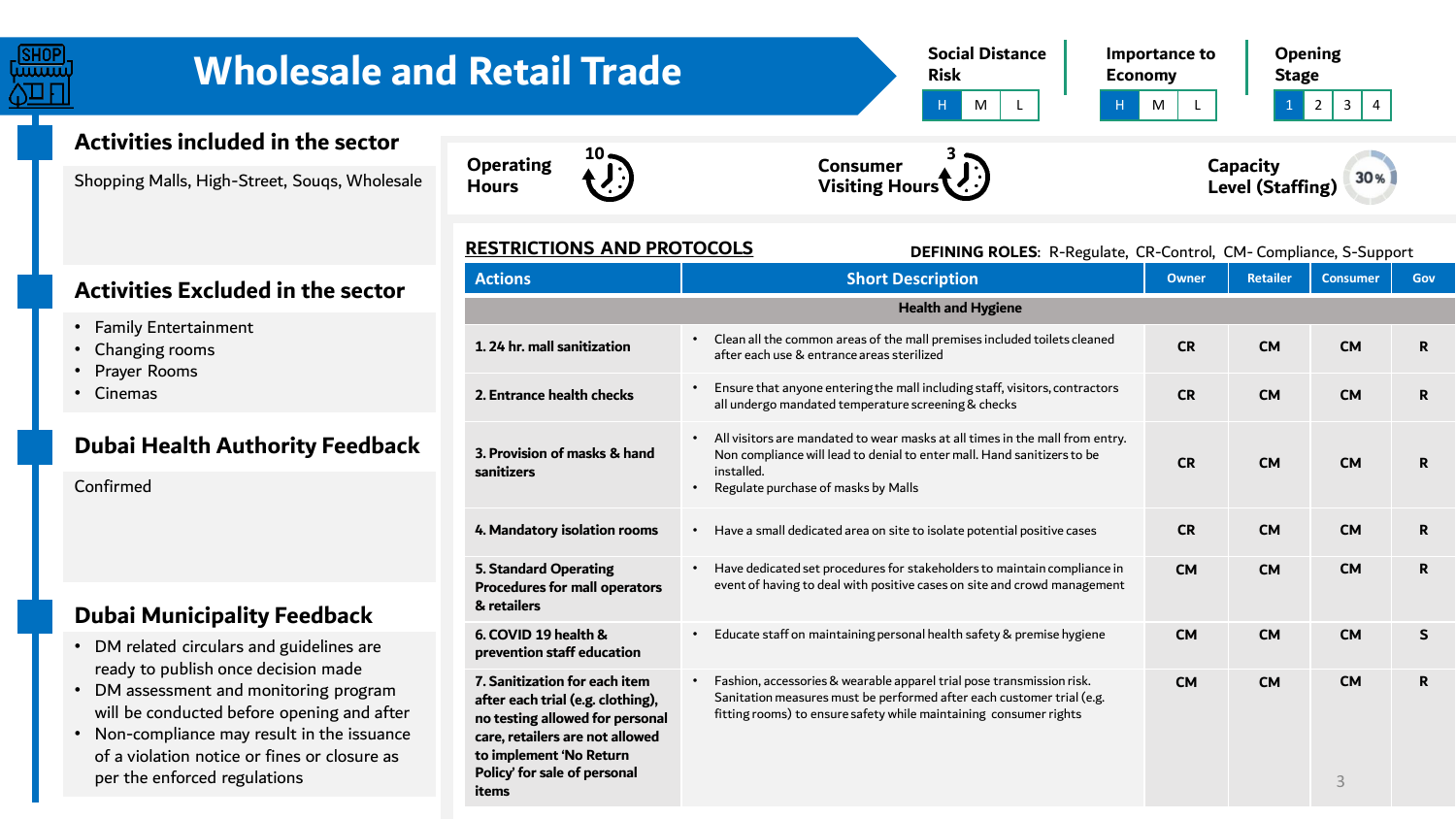

## **Wholesale and Retail Trade**

**Social Distance Risk** 



**Opening Stage**

4

### **Activities included in the sector**

Shopping Malls, High-Street, Souqs, Wholesale





| Capacity                | 30 <sub>1</sub> |
|-------------------------|-----------------|
| <b>Level (Staffing)</b> |                 |

#### **RESTRICTIONS AND RECTOLCIE**

| <b>RESTRICTIONS AND PROTOCOLS</b>                                 | <b>DEFINING ROLES: R-Regulate, CR-Control, CM- Compliance, S-Support</b>                                                                                                                                                                                                                                   |              |                 |                 |              |
|-------------------------------------------------------------------|------------------------------------------------------------------------------------------------------------------------------------------------------------------------------------------------------------------------------------------------------------------------------------------------------------|--------------|-----------------|-----------------|--------------|
| <b>Actions</b>                                                    | <b>Short Description</b>                                                                                                                                                                                                                                                                                   | <b>Owner</b> | <b>Retailer</b> | <b>Consumer</b> | Gov          |
|                                                                   | <b>Health and Hygiene</b>                                                                                                                                                                                                                                                                                  |              |                 |                 |              |
| 8. Promote smart payments as<br>preferred method                  | Awareness for customers to pay through smart payments (credit cards/<br>$\bullet$<br>debit cards over cash)<br>Cash payments are still valid and not to be rejected<br>$\bullet$                                                                                                                           | <b>CM</b>    | <b>CM</b>       | <b>CM</b>       | $\mathsf{s}$ |
| 9. Availability of cleaning staff                                 | Ensure availability of dedicated cleaners in restrooms to sanitize the toilets<br>per usage<br>Ensure availability of dedicated cleaners to regularly sanitize all entrances,<br>$\bullet$<br>elevators, and escalators (or any other facilities/surfaces that are prone to<br>high frequency of contacts) | <b>CR</b>    | <b>CM</b>       | <b>CM</b>       | R            |
| 10. Supply chain and storage<br>quarantine practices              | Designate a dedicated place to ensure hygiene implemented across the<br>supply chain and storage i.e. from the point where items/clothes are<br>entered into the mall or retail store                                                                                                                      | <b>CM</b>    | <b>CR</b>       | $\mathsf{s}$    | $\mathbf R$  |
| 11. Electronic doors                                              | Ensure dedicating electric doors rather than manual doors at entrances to<br>$\bullet$<br>reduce contacts and contamination<br>Dedicated separate doors for entry and exit<br>$\bullet$                                                                                                                    | <b>CR</b>    | <b>CM</b>       | <b>CM</b>       | $\mathsf{s}$ |
| 12. Gold & jewelry<br>sanitization measures                       | Shoppers must wear mask while trying items. Jewelry items tried by<br>customers to be sanitized properly or quarantined in case sanitization is not<br>possible due to fear of damaging the jewelry.                                                                                                       | S            | <b>CR</b>       | <b>CM</b>       | $\mathbf R$  |
| 13. Cleaning Measures for<br>F&B Outlets (In case of Dine-<br>in) | Ensure using disposable, individually wrapped plastic utensils / dishes /<br>$\bullet$<br>packages only<br>Cleaning of surfaces (tables, chairs) with 75% alcohol after each<br>$\bullet$<br>customer's use/leave                                                                                          | <b>CR</b>    | <b>CM</b>       | <b>CM</b>       | R            |
|                                                                   | <b>Social Distancing</b>                                                                                                                                                                                                                                                                                   |              |                 |                 |              |
| 1. Physical distancing of 2<br>meters                             | Ensure the 2 meters distancing measure is maintained in all common areas,<br>$\bullet$<br>at service desks & customer service<br>Not applicable to family members<br>$\bullet$                                                                                                                             | <b>CR</b>    | <b>CM</b>       | <b>CM</b>       | R.           |

• No more than30% of elevators capacity

### **Activities Excluded in the sector**

- Family Entertainment
- Changing rooms
- Prayer Rooms
- Cinemas

#### **Dubai Health Authority Feedback**

Confirmed

#### **Dubai Municipality Feedback**

- DM related circulars and guidelines are ready to publish once decision made
- DM assessment and monitoring program will be conducted before opening and after
- Non-compliance may result in the issuance of a violation notice or fines or closure as per the enforced regulations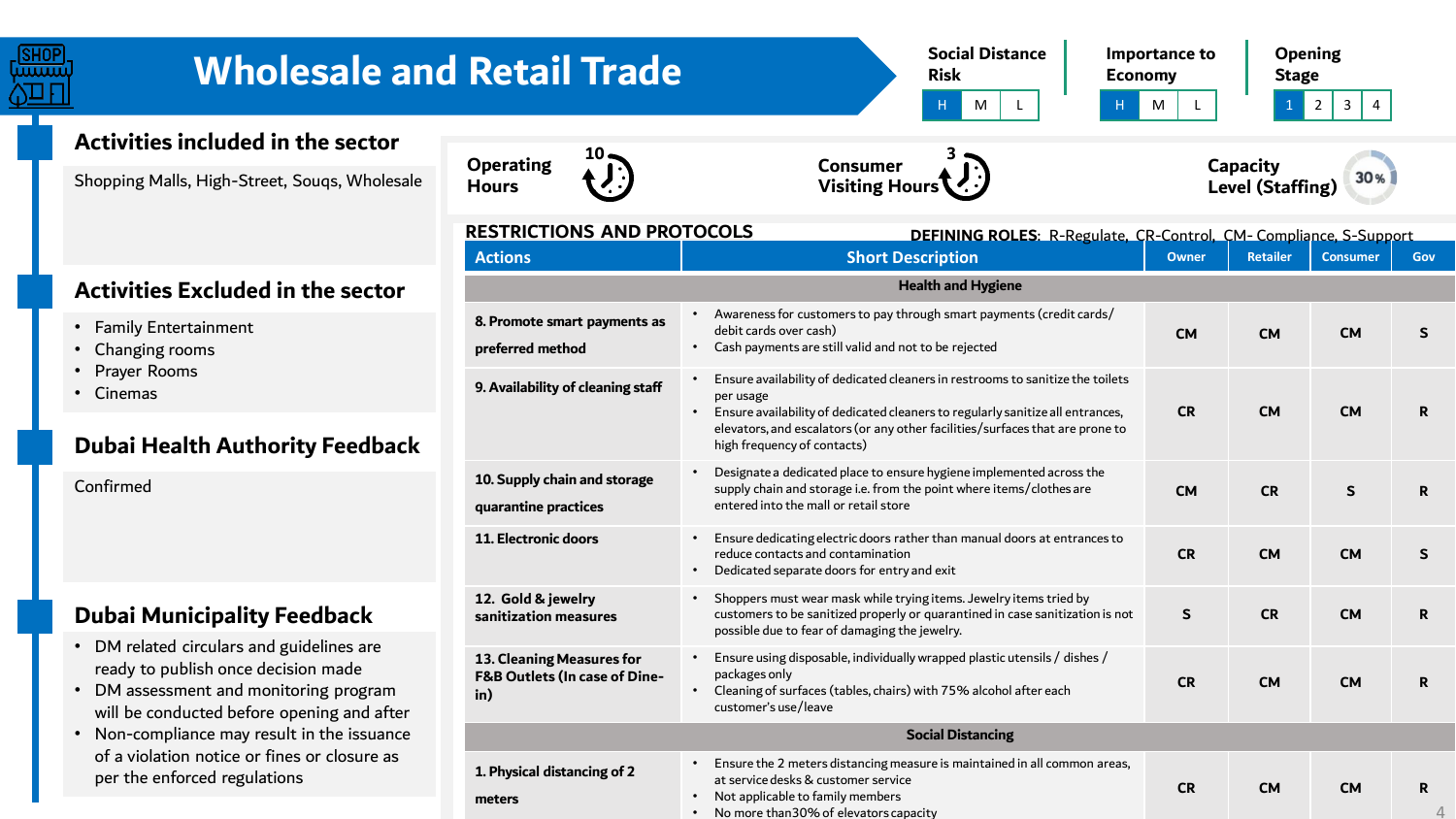

**RESTRICTIONS AND PROTOCOLS** 

**Hours** 

| <b>RESTRICTIONS AND PROTOCOLS</b>                     | DEFINING ROLES: R-Regulate, CR-Control, CM- Compliance, S-Support                                                                                                                                                                                                                                                                                                                                                                                                 |                 |                 |           |             |  |  |  |  |
|-------------------------------------------------------|-------------------------------------------------------------------------------------------------------------------------------------------------------------------------------------------------------------------------------------------------------------------------------------------------------------------------------------------------------------------------------------------------------------------------------------------------------------------|-----------------|-----------------|-----------|-------------|--|--|--|--|
| <b>Actions</b>                                        | <b>Owner</b>                                                                                                                                                                                                                                                                                                                                                                                                                                                      | <b>Retailer</b> | <b>Consumer</b> | Gov       |             |  |  |  |  |
|                                                       | <b>Social Distancing</b>                                                                                                                                                                                                                                                                                                                                                                                                                                          |                 |                 |           |             |  |  |  |  |
| 2. Mall & store occupancy<br>ceiling                  | Maintain occupancy ceiling to 30% of common areas and gross leasable<br>areas<br>F&B (incase of dine-in) outlets reduce seating arrangements to 30% and<br>maintain placing seating and tables 6+ ft apart for all customers<br>Stores (& F&B dine-in) to hang red tag at front door indicating maximum<br>$\bullet$<br>number of allowed customers inside. To be calculated based on 4 feet per<br>customer<br>75% of the mall parking to be closed<br>$\bullet$ | <b>CR</b>       | <b>CM</b>       | <b>CM</b> | R           |  |  |  |  |
| 3. Entertainment and<br>attractions to be kept closed | Closure of all entertainment & tourist attractions (e.g. Dubai Fountain) to<br>restrict crowding<br>No entertainment activities of any kind to be performed<br>Remove public seating                                                                                                                                                                                                                                                                              | <b>CR</b>       | <b>CM</b>       | <b>CM</b> | R           |  |  |  |  |
| 4. Mall Etiquette                                     | Clear communication that visitors are allowed to visit the mall for a<br>maximum of 3 hours<br>Maintain discipline and adult supervision of their children at all times<br>Clear communication on caps of visitors                                                                                                                                                                                                                                                | <b>CM</b>       | <b>CM</b>       | <b>CM</b> | <b>CR</b>   |  |  |  |  |
|                                                       | <b>Regulations and Policies</b>                                                                                                                                                                                                                                                                                                                                                                                                                                   |                 |                 |           |             |  |  |  |  |
| 1. Mall opening dates & timings                       | Ensure the mall adheres to government guidelines                                                                                                                                                                                                                                                                                                                                                                                                                  | <b>CR</b>       | <b>CM</b>       | <b>CM</b> | $\mathbf R$ |  |  |  |  |
| 2. Communication policy                               | Ensure signages & notices are placed at regular intervals with high visibility<br>and clear instructions                                                                                                                                                                                                                                                                                                                                                          | <b>CR</b>       | <b>CM</b>       | <b>CM</b> | <b>CR</b>   |  |  |  |  |

#### **Activities Excluded in the sector**

- Family Entertainment
- Changing rooms
- Prayer Rooms
- Cinemas

#### **Dubai Health Authority Feedback**

Confirmed

#### **Dubai Municipality Feedback**

- DM related circulars and guidelines are ready to publish once decision made
- DM assessment and monitoring program will be conducted before opening and after
- Non-compliance may result in the issuance of a violation notice or fines or closure as per the enforced regulations

5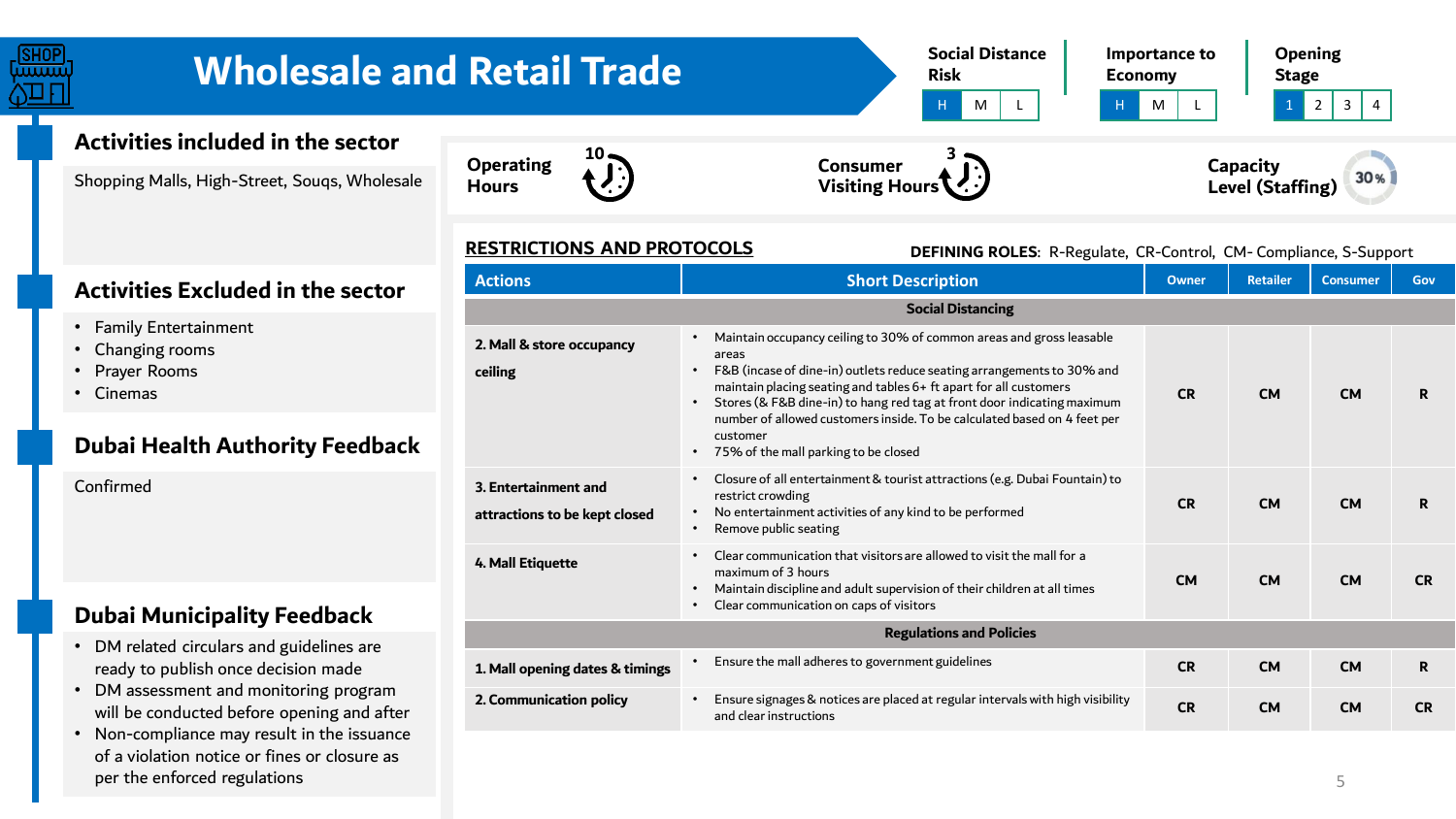

#### **RESTRICTIONS AND PROTOCOLS**

**Hours** 

### **DEFINING ROLES**: R-Regulate, CR-Control, CM- Compliance, S-Support

**Level (Staffing)**

|    | <b>Actions</b><br><b>Short Description</b>             |                                                                                                                                                                                                                                                                                                                                                       | Owner     | <b>Retailer</b> | <b>Consumer</b> | Gov |
|----|--------------------------------------------------------|-------------------------------------------------------------------------------------------------------------------------------------------------------------------------------------------------------------------------------------------------------------------------------------------------------------------------------------------------------|-----------|-----------------|-----------------|-----|
|    |                                                        | <b>Regulations and Policies</b>                                                                                                                                                                                                                                                                                                                       |           |                 |                 |     |
|    | 3. Regulate occupancy rent                             | Mall management is encouraged to make retailers pay rental for lease areas<br>$\bullet$<br>in mall based on pro-rata charge for number of hours the store stays<br>opened instead of full day rental<br>If retailers have to renew their lease, there should be no increase on rent<br>$\bullet$<br>after renewal                                     | <b>CR</b> | <b>CM</b>       | <b>CM</b>       | R   |
| :k | 4. Mall entry points                                   | Malls must open all entry points to avoid crowding at entrances since<br>$\bullet$<br>visitors must do health checks which could lead to long queues<br>Limiting visitors entrance to selected doors is not allowed<br>$\bullet$<br>Elderly above 60 years old and children between the age 3-12 years old are<br>$\bullet$<br>not permitted to enter | <b>CM</b> | <b>CM</b>       | <b>CM</b>       | R   |
|    | 5. Prohibit sales &<br>promotional activities          | Neither mall management nor retailers are allowed to hold sales &<br>$\bullet$<br>promotions during stage 1 of reopening malls to avoid crowd management<br>within a store                                                                                                                                                                            | <b>CR</b> | <b>CR</b>       | <b>CM</b>       | R   |
|    | 6. Suspend valet parking<br>services                   | Ensure valet parking is not provided to visitors during this period<br>$\bullet$                                                                                                                                                                                                                                                                      | <b>CR</b> | <b>CM</b>       | <b>CM</b>       | R   |
|    | 7. Food court and F&B outlets<br>distancing compliance | Ensure F&B can host 30% of the capacity with 2m distance between tables<br>$\bullet$<br>including the food courts to enable physical distancing                                                                                                                                                                                                       | <b>CR</b> | <b>CR</b>       | <b>CM</b>       | R   |
|    |                                                        | <b>Digital and Technology</b>                                                                                                                                                                                                                                                                                                                         |           |                 |                 |     |
|    | 1. Thermal temp scanning                               | Ensure thermal scanners/ cameras are used for health checks to monitor<br>$\bullet$<br>potential infected cases<br>Only applicable to malls and not high-street and souqs<br>$\bullet$                                                                                                                                                                | <b>CM</b> | <b>CM</b>       | <b>CM</b>       | S   |
|    | <b>2. Unified Communication</b><br><b>Campaigns</b>    | Mass Communication to population to comply with all measures<br>$\bullet$                                                                                                                                                                                                                                                                             | <b>CR</b> | <b>CM</b>       | <b>CN</b>       | S   |

**Visiting Hours**

#### **Activities Excluded in the sector**

- Family Entertainment
- Changing rooms
- Prayer Rooms
- Cinemas

#### **Dubai Health Authority Feedback**

#### Confirmed

#### **Dubai Municipality Feedback**

- DM related circulars and guidelines are ready to publish once decision made
- DM assessment and monitoring program will be conducted before opening and after
- Non-compliance may result in the issuance of a violation notice or fines or closure as per the enforced regulations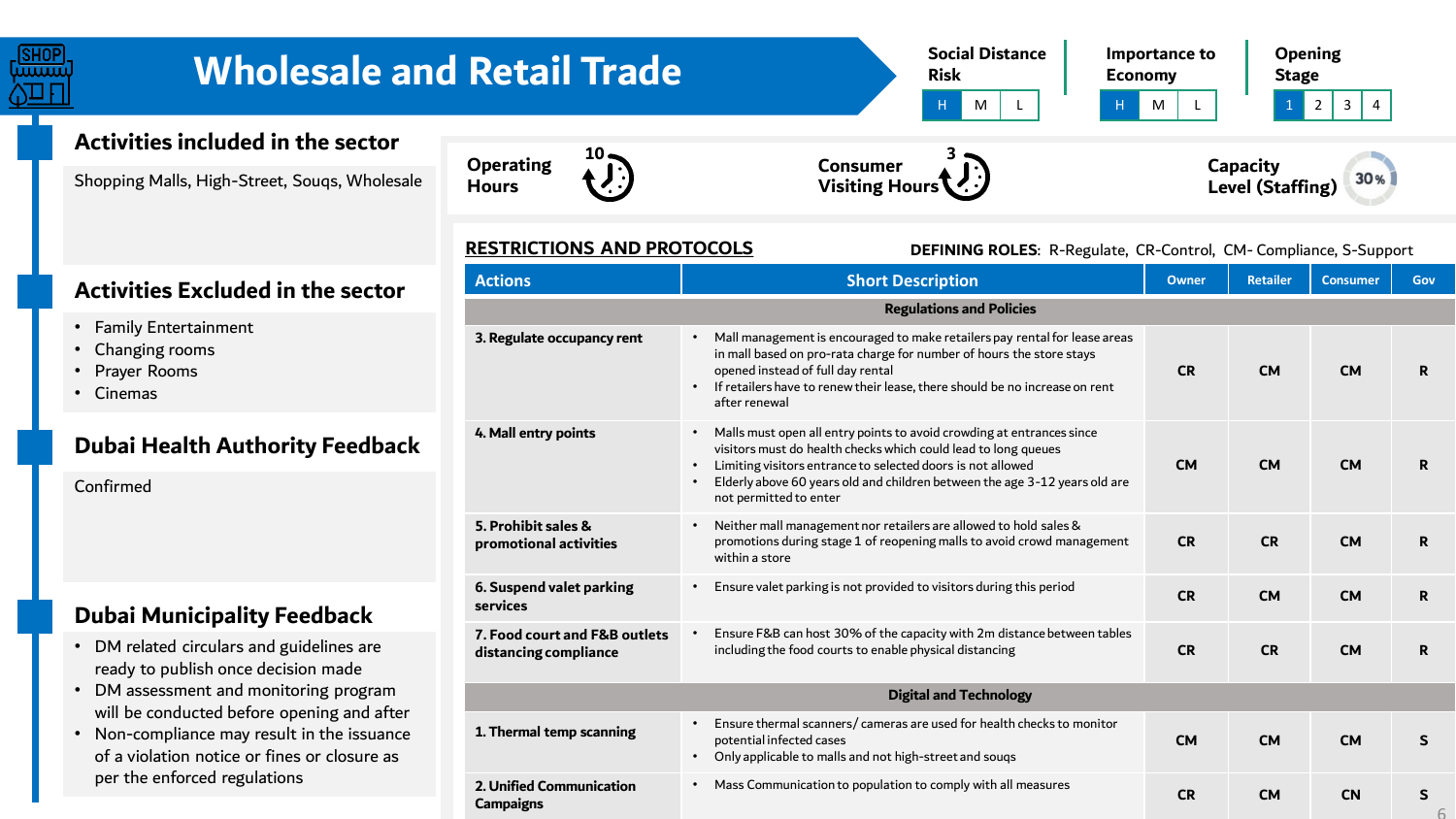## **Transport and Logistics**





**Opening Stage** H M | L | H | M | L | 1 | 2 | 3 | 4

#### **Activities included in the sector**

Metro, Buses, Taxis



#### *RESTRICTIONS AND PROTOCOLS*

| <b>Actions</b>                                                                                      | <b>Implementation Plan</b>                                                                                                                                                                                                                                                                                 |  |  |
|-----------------------------------------------------------------------------------------------------|------------------------------------------------------------------------------------------------------------------------------------------------------------------------------------------------------------------------------------------------------------------------------------------------------------|--|--|
| <b>METRO</b>                                                                                        |                                                                                                                                                                                                                                                                                                            |  |  |
| 1. Continue applying and enforcing social distancing measures                                       | Re-opening the Red Line in the first phase and includes the following:<br>Operating hours from 7:00AM to 7:00PM                                                                                                                                                                                            |  |  |
| 2. Develop permanent crowd management procedures on the entrances of public transportation stations | Operate all stations in the Red Line (except stations within restricted areas)<br>Activate the waiting time (3 minutes) during the peak hours, and reassess<br>after a week based on the demand and directions from relevant entities                                                                      |  |  |
| 3. Impose mandatory procedures for employees and passengers to wear masks                           | Followed by opening the Green line and includes the following:<br>Operating hours from 7:00AM to 7:00PM                                                                                                                                                                                                    |  |  |
| 4. Continue sterilization practices and activities                                                  | Operate all stations in the Green Line (except stations within restricted<br>areas)<br>Activate the waiting time (3 minutes) during the peak hours, and reassess                                                                                                                                           |  |  |
| 5. Add stickers on floors and seats and dedicate entry and exit doors                               | after a week based on the demand and directions from relevant entities                                                                                                                                                                                                                                     |  |  |
| 6. Limit and restrict the usage of elevators to one or maximum two person                           | Extending the operating hours to normal levels (20 hours per day) based on<br>direction from the government during full recovery                                                                                                                                                                           |  |  |
| 7. Close escalators to reduce passenger flow to the train platform                                  | <b>Success Factors:</b><br>Provide support by transportation security for applying social distancing<br>Restricting service operating hours in conjunction with closing hours<br>Provide support from relevant entities (Dubai Police or others) related to<br>security or permits in the restricted areas |  |  |
|                                                                                                     | Reopen within a maximum period of one week                                                                                                                                                                                                                                                                 |  |  |

#### **Activities Excluded in the sector**

- Water transport
- Car sharing (Udrive and Ekar)
- Trams
- Limo Services

#### **RTA Communication Plan**

- Officially announce the re-opening of pub transportation and other services in the ci in coordination with Dubai Media Office
- Distribute general guidelines posters and adhering social distance in all public transportation modes and stations
- Increase awareness campaigns through social media
- Utilize existing smart electronic screens to spread the awareness messages
- Encourage the usage of digital payment methods
- Remind passengers to maintain social distancing in stations and trains
- Propose solidarity enhancement program "lets works together to preserve Dubai's health"

#### 7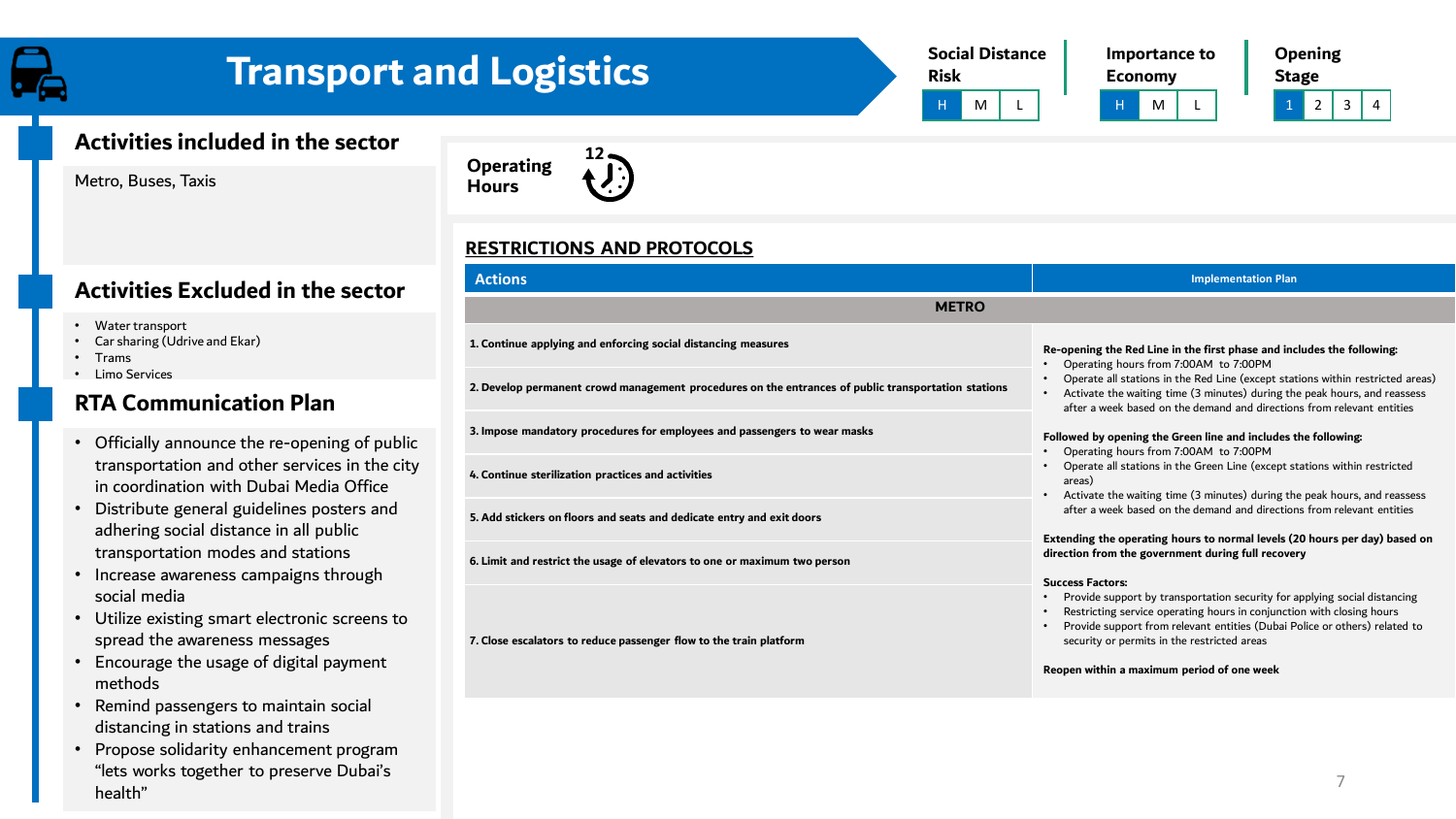### **Transport and Logistics**

| <b>Social Distance</b><br><b>Risk</b> |   |  |  |  | <b>Importance</b><br><b>Economy</b> |  |
|---------------------------------------|---|--|--|--|-------------------------------------|--|
|                                       | м |  |  |  | м                                   |  |

**Importance to Economy**

**Opening Stage**  $2 \mid 3 \mid 4$ 

#### **Activities included in the sector**

Metro, Buses, Taxis



#### *RESTRICTIONS AND PROTOCOLS*

| <b>BUSES</b><br>1. Continue to close the air-conditioned passenger waiting areas to ensure no crowding in places<br>Increase number of operating lines<br>of limited size<br>Reopen all bus lines across the city<br>Adjust service time as needed<br>2. Continue applying and enforcing social distancing measures and continue to put stickers on<br>Provide backup buses to support crowded stations<br>the floors and some bus seats to ensure the application of social spacing inside the buses.<br>number of passengers at service stations.<br>3. Develop permanent crowd management procedures on the entrances of public transportation<br>Direct the bus control center to provide more support to the<br>stations<br>inspectors and change the itinerary as needed.<br>Change the bus routes to avoid restricted areas without prior<br>4. Impose mandatory procedures to employees and passengers to wear masks<br>coordination<br>5. Continue sterilization practices and activities<br><b>Success Factors:</b><br>Provide support by transportation security for applying social<br>distancing<br>Affective application of command and control standards and<br>commitment to implementation plans.<br>6. Encourage passengers to use Taxis<br>related to security or permits in the restricted areas | <b>Actions</b> | <b>Implementation Plan</b>                                      |
|----------------------------------------------------------------------------------------------------------------------------------------------------------------------------------------------------------------------------------------------------------------------------------------------------------------------------------------------------------------------------------------------------------------------------------------------------------------------------------------------------------------------------------------------------------------------------------------------------------------------------------------------------------------------------------------------------------------------------------------------------------------------------------------------------------------------------------------------------------------------------------------------------------------------------------------------------------------------------------------------------------------------------------------------------------------------------------------------------------------------------------------------------------------------------------------------------------------------------------------------------------------------------------------------------------------------|----------------|-----------------------------------------------------------------|
|                                                                                                                                                                                                                                                                                                                                                                                                                                                                                                                                                                                                                                                                                                                                                                                                                                                                                                                                                                                                                                                                                                                                                                                                                                                                                                                      |                |                                                                 |
|                                                                                                                                                                                                                                                                                                                                                                                                                                                                                                                                                                                                                                                                                                                                                                                                                                                                                                                                                                                                                                                                                                                                                                                                                                                                                                                      |                |                                                                 |
|                                                                                                                                                                                                                                                                                                                                                                                                                                                                                                                                                                                                                                                                                                                                                                                                                                                                                                                                                                                                                                                                                                                                                                                                                                                                                                                      |                | Modify (bus waiting time / bus type) according to the needs and |
|                                                                                                                                                                                                                                                                                                                                                                                                                                                                                                                                                                                                                                                                                                                                                                                                                                                                                                                                                                                                                                                                                                                                                                                                                                                                                                                      |                |                                                                 |
|                                                                                                                                                                                                                                                                                                                                                                                                                                                                                                                                                                                                                                                                                                                                                                                                                                                                                                                                                                                                                                                                                                                                                                                                                                                                                                                      |                |                                                                 |
|                                                                                                                                                                                                                                                                                                                                                                                                                                                                                                                                                                                                                                                                                                                                                                                                                                                                                                                                                                                                                                                                                                                                                                                                                                                                                                                      |                |                                                                 |
|                                                                                                                                                                                                                                                                                                                                                                                                                                                                                                                                                                                                                                                                                                                                                                                                                                                                                                                                                                                                                                                                                                                                                                                                                                                                                                                      |                | Provide support from relevant entities (Dubai Police or others) |

### **Activities Excluded in the sector**

- Water transport
- Car sharing (Udrive and Ekar)
- Trams
- Limo Services

#### **RTA Communication Plan**

- Officially announce the re-opening of publi transportation and other services in the cit in coordination with Dubai Media Office
- Distribute general guidelines posters and adhering social distance in all public transportation modes and stations
- Increase awareness campaigns through social media
- Utilize existing smart electronic screens to spread the awareness messages
- Encourage the usage of digital payment methods
- Remind passengers to maintain social distancing in the stations and trains
- Propose solidarity enhancement program "lets works together to preserve Dubai's health"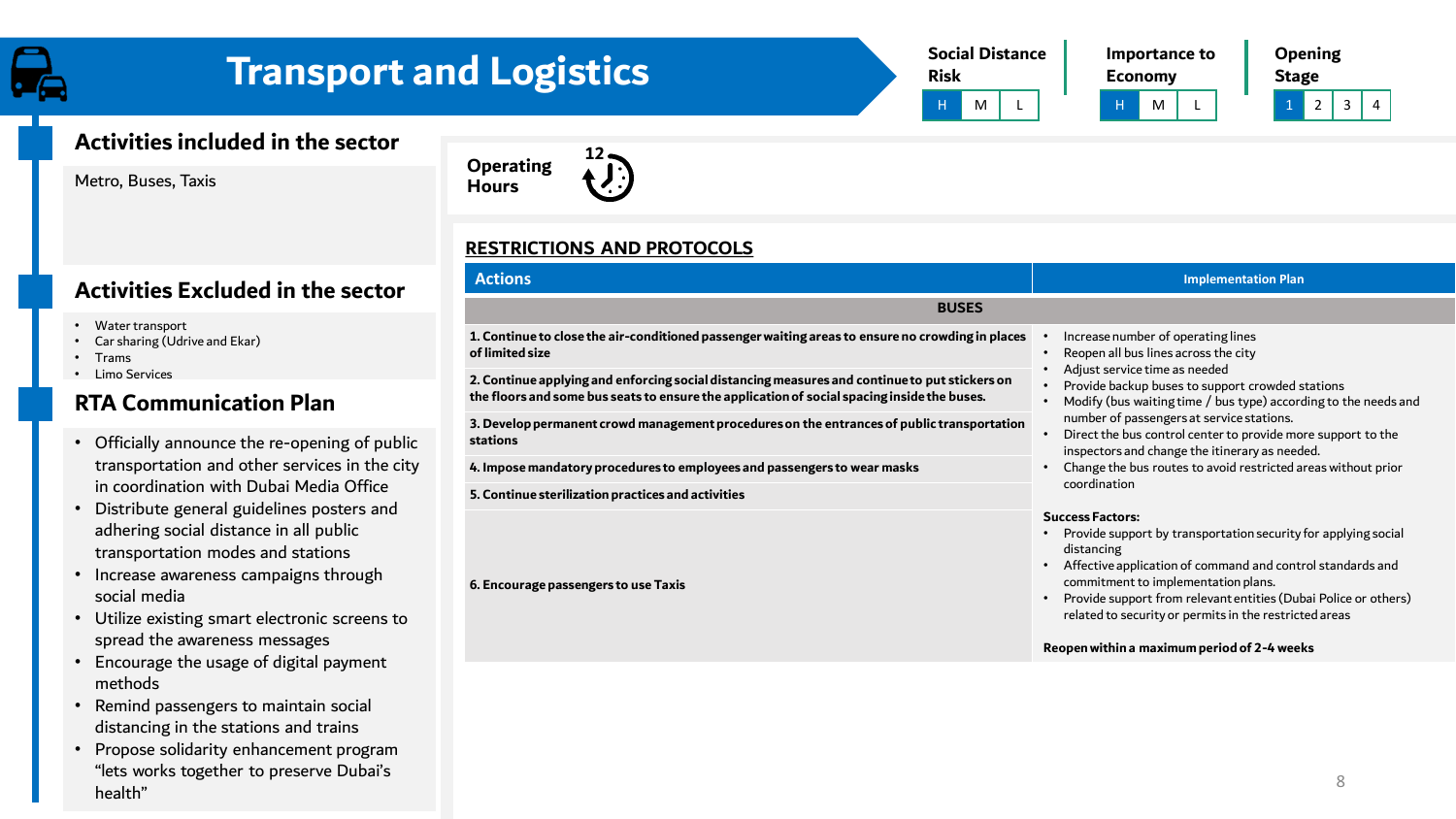| <b>Construction</b>                                                                                                                                        |                                                     | <b>Social Distance</b><br>Importance to<br><b>Risk</b><br><b>Economy</b><br>M<br>M<br>Н.                                                                                                                                                                                                                                                                                                                                                                                                                                                                                   | L.        | Opening<br><b>Stage</b>                            | <sup>1</sup> Exempted |              |
|------------------------------------------------------------------------------------------------------------------------------------------------------------|-----------------------------------------------------|----------------------------------------------------------------------------------------------------------------------------------------------------------------------------------------------------------------------------------------------------------------------------------------------------------------------------------------------------------------------------------------------------------------------------------------------------------------------------------------------------------------------------------------------------------------------------|-----------|----------------------------------------------------|-----------------------|--------------|
| Activities included in the sector<br>Construction of buildings, civil engineering,<br>specialized construction activities                                  | <b>Operating</b><br><b>Hours</b>                    | <b>Consumer</b><br>N/A<br>N/A<br><b>Visiting Hours</b>                                                                                                                                                                                                                                                                                                                                                                                                                                                                                                                     |           | Capacity<br><b>Level (Staffing)</b><br>(bus trips) | 50%                   |              |
|                                                                                                                                                            | <b>RESTRICTIONS AND PROTOCOLS</b><br><b>Actions</b> | DEFINING ROLES: R-Regulate, CR-Control, CM-Compliance, S-Support<br><b>Short Description</b>                                                                                                                                                                                                                                                                                                                                                                                                                                                                               | Owner     | <b>Company</b>                                     | <b>Employee</b>       | Gov          |
| <b>Activities Excluded in the sector</b><br>$\cdot$ N/A<br>1. Construction<br>workers stay at site<br><b>Dubai Health Authority Feedback</b><br><b>TBD</b> |                                                     | • All workers to stay inside the site during the working duration, they are not<br>allowed to move out the construction site<br>• Measure the temperature of the workers as soon as they disembark<br>All workers to wear personal protective equipment (muzzles, gloves and glasses)<br>• Avoid overcrowding inside working area, lifts, hoists, offices and rest areas<br>Distribution of workers rest times<br>Provide full protective set for the store keeper<br>Providing tools and materials sterilization clearance in sufficient and various<br>locations on site | <b>CR</b> | <b>CR</b>                                          | <b>CM</b>             | $\mathbf{R}$ |
|                                                                                                                                                            | 2. Delivery of<br>materials                         | Driver of delivery truck should not leave driver cabin during offloading without<br>wearing personal protective equipment<br>• All materials to be offloaded by construction workers                                                                                                                                                                                                                                                                                                                                                                                       | <b>CR</b> | <b>CR</b>                                          | <b>CM</b>             | $\mathbf{R}$ |
| <b>Dubai Municipality Feedback</b><br>DM Related circulars and guidelines to be<br>followed                                                                | 3. Removal waste<br>material                        | Provide sufficient number of waste bins<br>Driver of delivery truck should not leave driver cabin during offloading without<br>wearing personal protective equipment<br>• All waste to be loaded by construction workers                                                                                                                                                                                                                                                                                                                                                   | <b>CR</b> | <b>CR</b>                                          | <b>CM</b>             | $\mathbf{R}$ |
| DM Assessment monitoring program will be<br>conducted<br>• Non-compliance may result in the issuance                                                       | 4. Symptoms found<br>on worker                      | Authorities to be informed as soon as any of the workers on site show symptoms<br>• Isolate suspected workers until authorities arrival                                                                                                                                                                                                                                                                                                                                                                                                                                    | <b>CR</b> | <b>CR</b>                                          | <b>CM</b>             | $\mathbf R$  |
| of a violation notice or fines or closure as<br>per the enforced regulations                                                                               | <b>5. Visitors</b>                                  | • Measure the temperature for all visitors before entering the site<br>Provide personal protective equipment (muzzles, gloves and glasses)                                                                                                                                                                                                                                                                                                                                                                                                                                 | <b>CR</b> | <b>CR</b>                                          | <b>CM</b>             | $\mathbf R$  |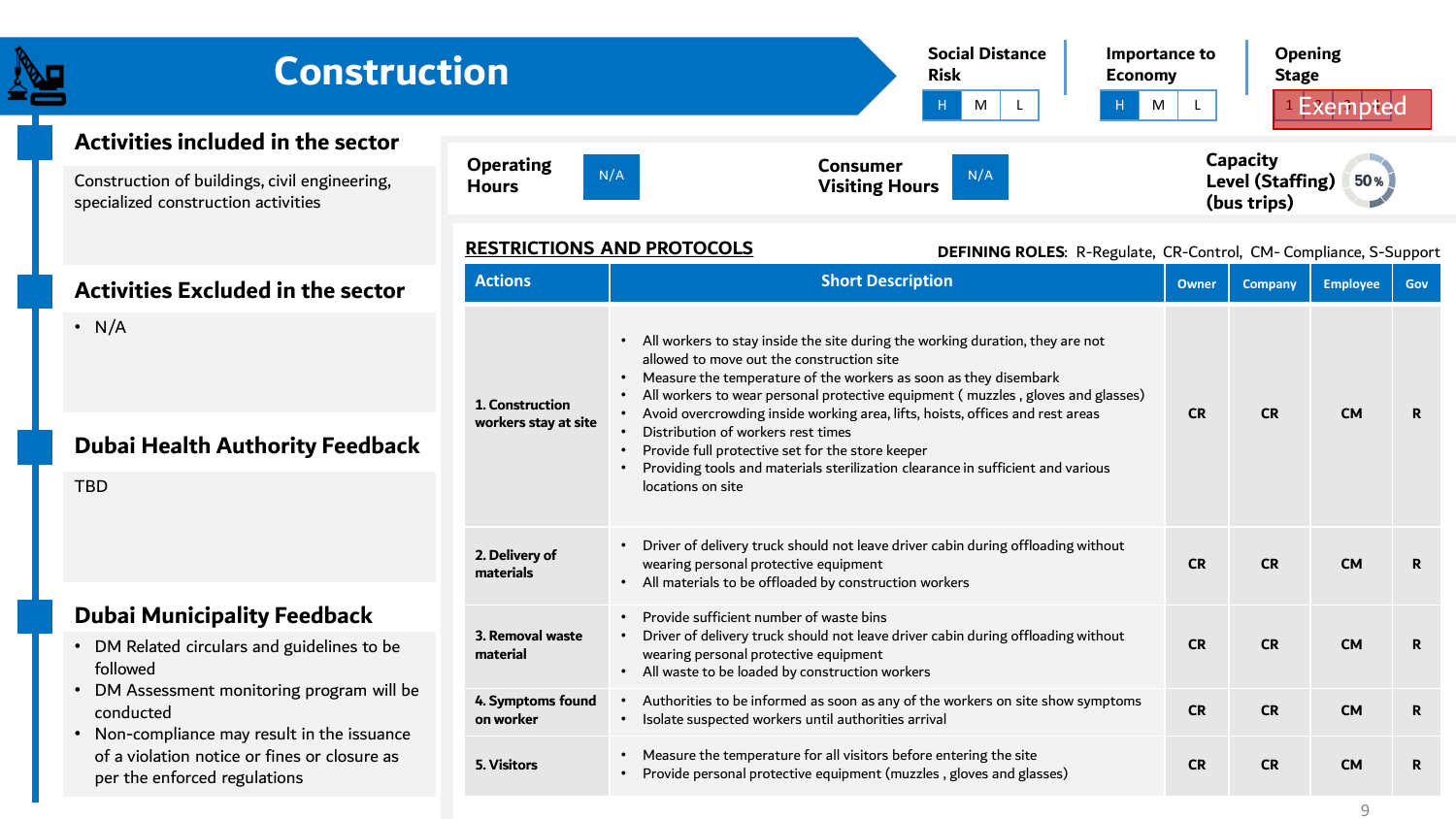| <b>Manufacturing</b>                                                                                                                    |                                                     | <b>Social Distance</b><br><b>Risk</b><br><b>Economy</b><br>H                                                                                                                                                                                                                                                                                                                                                                              | Importance to<br>M | <b>Opening</b><br><b>Stage</b> | <sup>1</sup> Exempted |             |
|-----------------------------------------------------------------------------------------------------------------------------------------|-----------------------------------------------------|-------------------------------------------------------------------------------------------------------------------------------------------------------------------------------------------------------------------------------------------------------------------------------------------------------------------------------------------------------------------------------------------------------------------------------------------|--------------------|--------------------------------|-----------------------|-------------|
| Activities included in the sector<br>All manufacturing activities                                                                       | <b>Operating</b><br>N/A<br><b>Hours</b>             | <b>Consumer</b><br>N/A<br><b>Visiting Hours</b>                                                                                                                                                                                                                                                                                                                                                                                           |                    |                                |                       |             |
|                                                                                                                                         | <b>RESTRICTIONS AND PROTOCOLS</b><br><b>Actions</b> | DEFINING ROLES: R-Regulate, CR-Control, CM-Compliance, S-Support<br><b>Short Description</b>                                                                                                                                                                                                                                                                                                                                              | Owner              | <b>Supplier</b>                | <b>Consumer</b>       | Gov         |
| <b>Activities Excluded in the sector</b><br>$\cdot$ N/A<br><b>Dubai Health Authority Feedback</b>                                       | 1.24 hr. Factor Sanitization                        | • Factories need to maintain every 2 - 3 hours sanitization in all<br>common areas, lunch rooms- common table surfaces are wiped<br>after each person use<br>For accommodation camp, sanitization performed by 3rd party<br>regularly to ensure work safety and reduce spread of contamination<br>• Need for Government support to help small to medium<br>factories/companies that need help to afford constant sanitization<br>measures | <b>CR</b>          | <b>CR</b>                      | <b>CM</b>             | R.          |
| <b>TBD</b>                                                                                                                              | 2. Entrance health checks                           | Temperature check done regularly (twice a day)<br>• Ill workers and those showing symptoms should not come to work                                                                                                                                                                                                                                                                                                                        | <b>CR</b>          | <b>CR</b>                      | <b>CM</b>             | R           |
|                                                                                                                                         | 3. Provision of Hand Sanitizers<br>& Masks          | Most factories are already practicing using gloves & masks with<br>hand sanitizer set up everywhere                                                                                                                                                                                                                                                                                                                                       | <b>CR</b>          | <b>CR</b>                      | <b>CM</b>             | $\mathbf R$ |
| <b>Dubai Municipality Feedback</b><br>DM Related circulars and guidelines to be<br>followed<br>DM Assessment monitoring program will be | 4. COVID 19 health &<br>prevention staff education  | Need to develop in house company videos in all native languages<br>- educate on all steps to take from entry to exit in the factory<br>- provide measures to take even on personal level - keeping away<br>from children until hand hygiene is done and take extra personal<br>hygiene precautions                                                                                                                                        | <b>CR</b>          | <b>CR</b>                      | <b>CM</b>             | R           |
| conducted<br>Non-compliance may result in the issuance<br>of a violation notice or fines or closure as                                  |                                                     |                                                                                                                                                                                                                                                                                                                                                                                                                                           |                    |                                |                       |             |

per the enforced regulations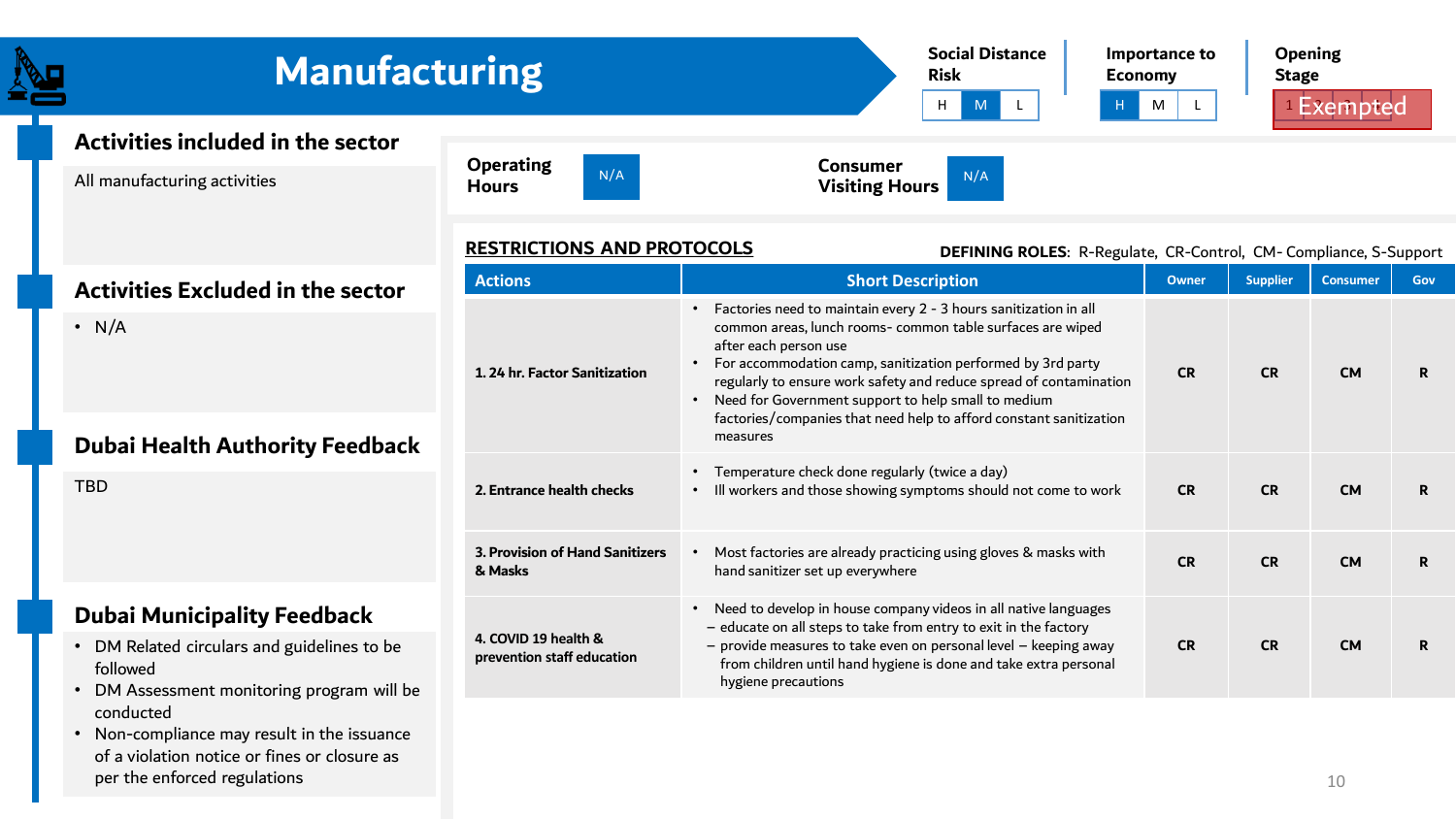| <b>Manufacturing</b>                                                                                               |                                                                      | <b>Social Distance</b><br>Importance to<br><b>Risk</b><br><b>Economy</b><br>H<br>$\mathsf{L}$<br>M<br>M                                                                                                                                                                                                                                                                                                   |           | <b>Opening</b><br><b>Stage</b> | <sup>1</sup> Exempted |     |
|--------------------------------------------------------------------------------------------------------------------|----------------------------------------------------------------------|-----------------------------------------------------------------------------------------------------------------------------------------------------------------------------------------------------------------------------------------------------------------------------------------------------------------------------------------------------------------------------------------------------------|-----------|--------------------------------|-----------------------|-----|
| Activities included in the sector<br>All manufacturing activities                                                  | <b>Operating</b><br><b>Hours</b>                                     | <b>Consumer</b><br>N/A<br>N/A<br><b>Visiting Hours</b>                                                                                                                                                                                                                                                                                                                                                    |           |                                |                       |     |
| <b>Activities Excluded in the sector</b>                                                                           | <b>Actions</b>                                                       | <b>RESTRICTIONS AND PROTOCOLS</b><br>DEFINING ROLES: R-Regulate, CR-Control, CM-Compliance, S-Support<br><b>Short Description</b>                                                                                                                                                                                                                                                                         | Owner     | <b>Supplier</b>                | <b>Consumer</b>       | Gov |
| $\cdot$ N/A<br><b>Dubai Health Authority Feedback</b><br><b>TBD</b>                                                | 5. Quarantine<br>measures for<br>supplies and<br>storage of<br>goods | Sterilize boxes after removing stretch wrapping brought into factory premises.<br>Isolate and sanitize finished goods, as appropriate<br>• Not have crowded delivery outpost at one time<br>Delivery of goods in shifts<br>• The retail outlet must maintain responsibility for hygiene to schedule delivery & pick up                                                                                    | <b>CR</b> | <b>CR</b>                      | <b>CM</b>             | R.  |
|                                                                                                                    | 6. Physical<br><b>Distancing</b><br><b>Measures</b>                  | • Increased transport busses for workers to and from factory to ensure 1 worker per row so<br>enabling social distancing (2m)                                                                                                                                                                                                                                                                             | <b>CR</b> | <b>CR</b>                      | <b>CM</b>             | R.  |
| <b>Dubai Municipality Feedback</b><br>• DM Related circulars and guidelines to be                                  | 7. Working in<br><b>Shifts</b>                                       | • Most factories are working at 24 hour full production capacity - but divided into day & night<br>shift, managerial staff work one shift, while head office/admin work at 30% capacity<br>• Increased focus on production on essential products like milk powder - any event of infection<br>could reduce worker capacity & impact production                                                            | <b>CR</b> | <b>CR</b>                      | <b>CM</b>             | R   |
| followed<br>• DM Assessment monitoring program will be<br>conducted<br>• Non-compliance may result in the issuance | 8. Scenario<br>plan on<br>discovering a<br>positive case             | Factories have prepared second accommodation to isolate for person, HR helps manage the<br>whole process for individual, travelling employees are also 14 day quarantined<br>• Companies want advisory on availability of a Government funded facility to rent in order to<br>house potentially affected staff temporarily during 14 day quarantine<br>• One central point of contact to report incidents | <b>CR</b> | <b>CR</b>                      | <b>CM</b>             | R.  |
| of a violation notice or fines or closure as<br>per the enforced regulations                                       |                                                                      |                                                                                                                                                                                                                                                                                                                                                                                                           |           |                                | 11                    |     |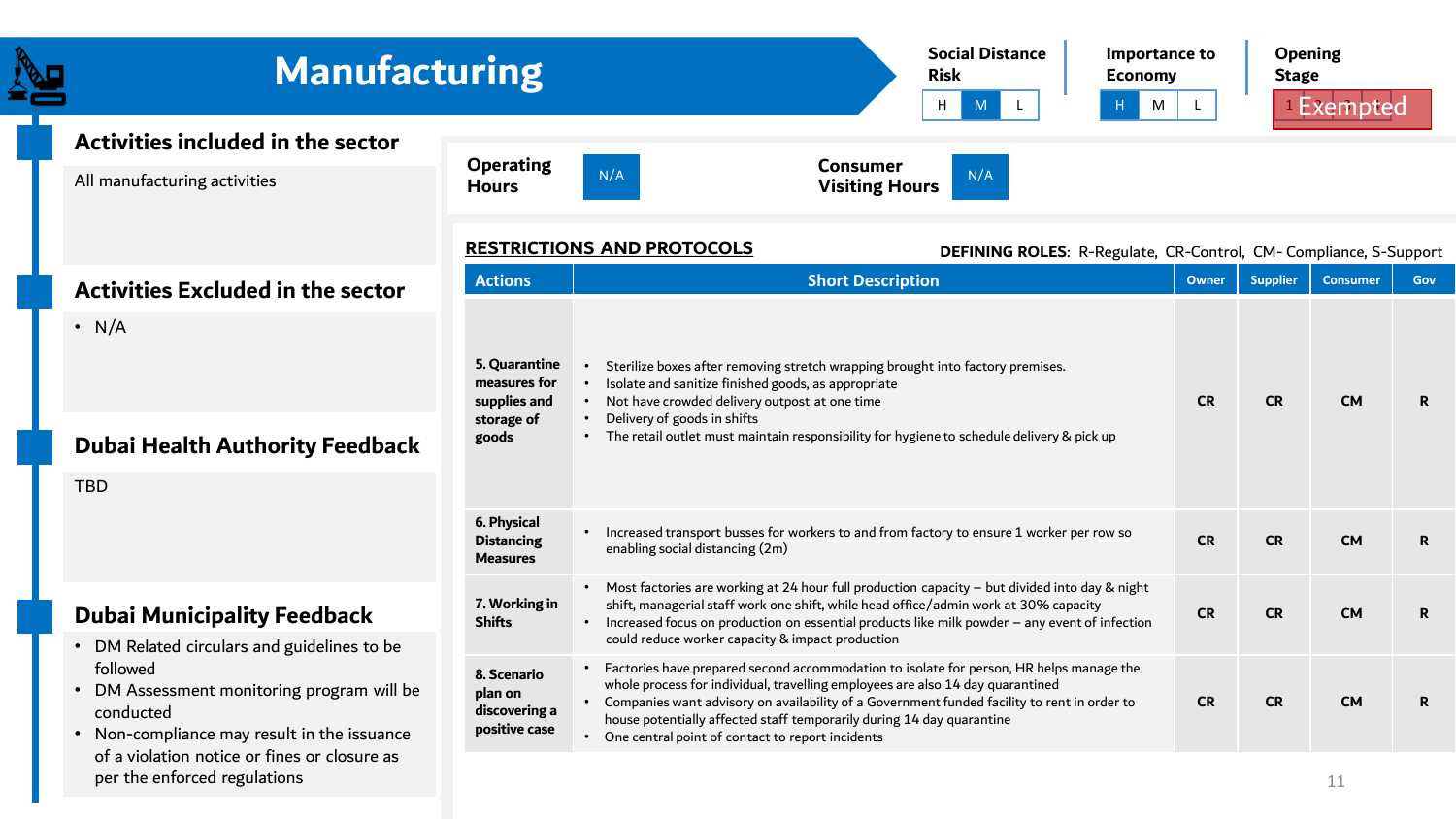#### **Social Distance Importance to Opening Offices and office buildings restrictions Risk Economy Stage** H M L H M L 1 2 3 4 **Activities included in the sector 9 Operating Consumer Capacity**  N/ All types of offices  $30%$ **Hours Visiting Hours**  A **Level (Staffing) RESTRICTIONS AND PROTOCOLS DEFINING ROLES**: R-Regulate, CR-Control, CM- Compliance, S-Support **Actions Short Description Company Company Employee Gov Activities Excluded in the sector** • Clean all the common areas of the building/office premises including toilets cleaned after each use & entrance areas sterilized  $\cdot$  N/A **1. 24 hr. office sanitization CR CR CM R** • Pantries are closed • Provide single use and disposables for employees • Ensure that anyone entering the building/office including staff and visitors **2. Entrance health checks** all undergo temperature screening & checks **CR CR CM R** • Ill employees and those showing signs are prohibited from coming to work • All employees/visitors are mandated to wear masks at all times in the **Dubai Health Authority Feedback** building/office from entry. Non compliance will lead to denial of entry to **3. Provision of masks & hand**  building/office **CR CR CM R** TBD **sanitizers** • Hand sanitizers to be installed • Purchase of masks and sanitization to managed by building management/companies • Ensure the 2 meter distancing measure is maintained in all common areas, **4. Physical Distancing of 2**  elevators, service desks, customer service, etc. **CR CR CM R meters** • People permitted in elevators no more than 30% capacity **5. Companies Occupancy**  • Maintain occupancy ceiling to 30% of common areas and within office **Dubai Municipality Feedback Ceiling (30% in office, 70%**  premises **CR CR CM R work from home)** • Ensure no high risk individuals are present at work • DM Related circulars and guidelines to be followed • Building and office hours not to exceed 8 hours daily Minimize meetings and ensure no more than 5 people in a meeting with 2 m **6. Offices working Hours**

**7. Suspend valet parking** 

**services**

social distancing maintained • No gatherings permitted

**8. Communication** • All restrictions must be communicated to employees and visitors

**CR CM CM R**

 $12$ 

• Ensure valet parking is not provided to employees / visitors during this period **CR CM CM <sup>R</sup>**

• Isolation room to be provided for suspect cases **CR CM CM <sup>R</sup>**

- DM Assessment monitoring program will be conducted
- Non-compliance may result in the issuance of a violation notice or fines or closure as per the enforced regulations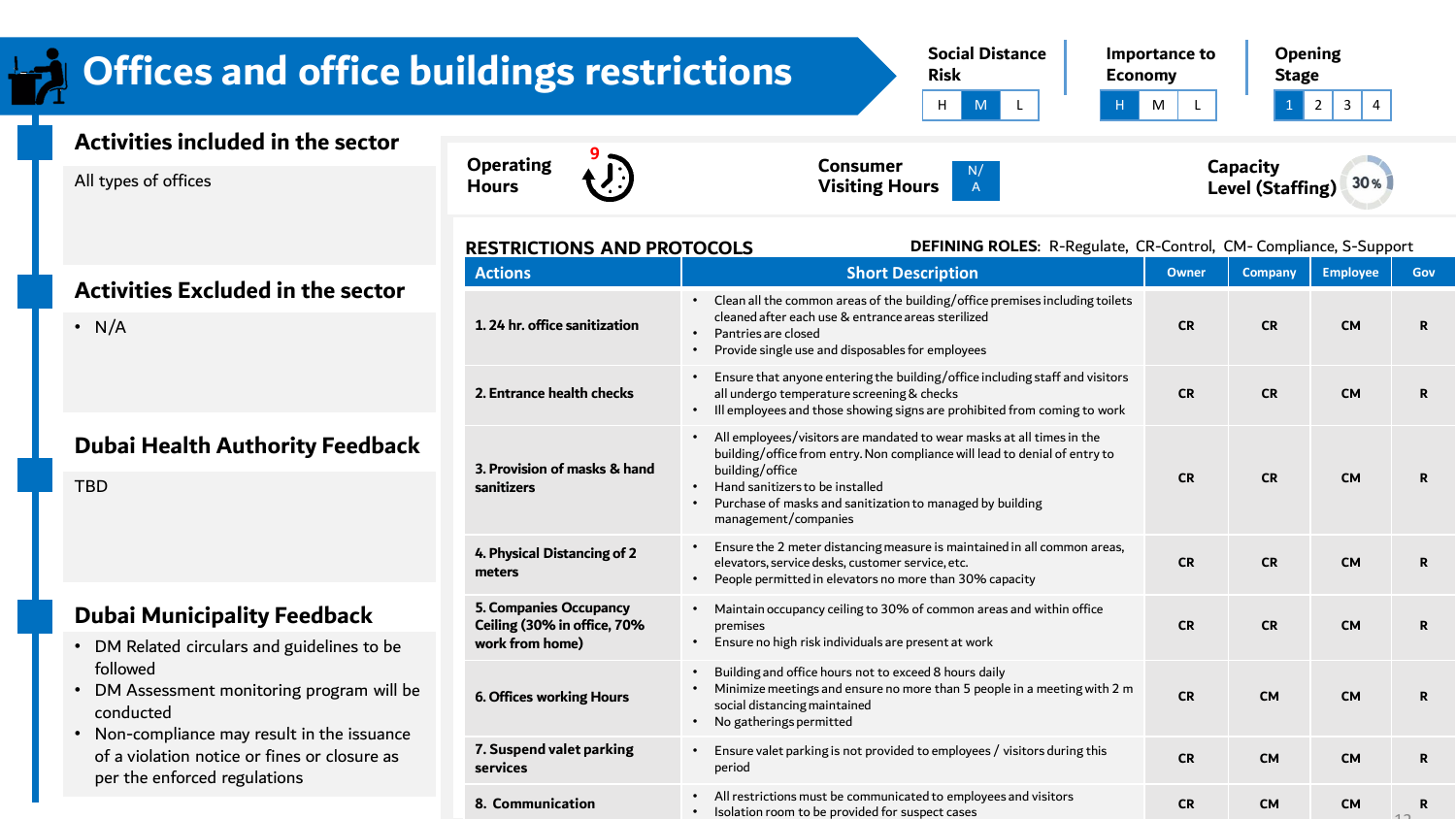#### **Social Distance Risk Importance to Economy Opening Stage** H M L H M L 1 2 3 4 **Social Welfare Services**

**8. Communication** • All restrictions must be communicated to employees and visitors

#### **Activities included in the sector**

Elderly & PWD Care Homes, Rehabilitation and Autism Centers, Women & Children Shelters, Day Care Centers, ـJuvenile Centers

#### **Activities Excluded in the sector**

- Elderly Clubs
- PWD Clubs
- Counselling & Social Services (these can be done remotely)

#### **Dubai Health Authority Feedback**

TBD

#### **Dubai Municipality Feedback**









**DEFINING ROLES**: R-Regulate, CR-Control, CM- Compliance, S-Support

#### **RESTRICTIONS AND PROTOCOLS**

| <b>Actions</b>                                                                  | <b>Short Description</b>                                                                                                                                                                                                                                                                                                                      | <b>Owner</b> | <b>Retailer</b> | <b>Consumer</b> | Gov |
|---------------------------------------------------------------------------------|-----------------------------------------------------------------------------------------------------------------------------------------------------------------------------------------------------------------------------------------------------------------------------------------------------------------------------------------------|--------------|-----------------|-----------------|-----|
| 1.24 hr. office sanitization                                                    | Clean all the common areas of the building/office premises including toilets<br>cleaned after each use & entrance areas sterilized<br>Pantries are closed (with exception to those facilities with residential care)<br>Provide single use and disposables for employees                                                                      | <b>CR</b>    | <b>CR</b>       | <b>CM</b>       | R.  |
| 2. Entrance health checks                                                       | Ensure that anyone entering the facility including staff and visitors all undergo<br>temperature screening & checks<br>New admissions to any of the centers need to be tested and quarantined                                                                                                                                                 | <b>CR</b>    | <b>CR</b>       | <b>CM</b>       | R   |
| 3. Provision of masks &<br>hand sanitizers                                      | All employees/visitors are mandated to wear masks at all times in the facility<br>from entry. Non compliance will lead to denial of entry to facility<br>Hand sanitizers to be installed<br>Purchase of masks and sanitization to managed by building<br>management/companies<br>Limited visitation to close family for elderly & PWD centers | <b>CR</b>    | <b>CR</b>       | <b>CM</b>       | R.  |
| 4. Physical Distancing of 2<br>meters                                           | Ensure the 2 meter distancing measure is maintained in all common areas,<br>elevators, service desks, customer service, etc.                                                                                                                                                                                                                  | <b>CR</b>    | <b>CR</b>       | <b>CM</b>       | R.  |
| <b>5. Companies Occupancy</b><br>Ceiling (30% in office, 70%<br>work from home) | Maintain occupancy ceiling to 30% of common areas and within office<br>premises (including day care centers)<br>Ensure no high risk individuals are present at work<br>Prioritize remote working to working parents                                                                                                                           | <b>CR</b>    | <b>CR</b>       | <b>CM</b>       | R.  |
| <b>6. Offices working Hours</b>                                                 | Building and office hours not to exceed 8 hours daily<br>Minimize meetings and ensure no more than 5 people in a meeting with 2 m<br>social distancing maintained<br>No gatherings permitted                                                                                                                                                  | <b>CR</b>    | <b>CM</b>       | <b>CM</b>       | R.  |
| 7. Suspend valet parking                                                        |                                                                                                                                                                                                                                                                                                                                               |              |                 |                 |     |

A

**services** • Ensure valet parking is not provided to employees / visitors during this period **CR CM CM <sup>R</sup>**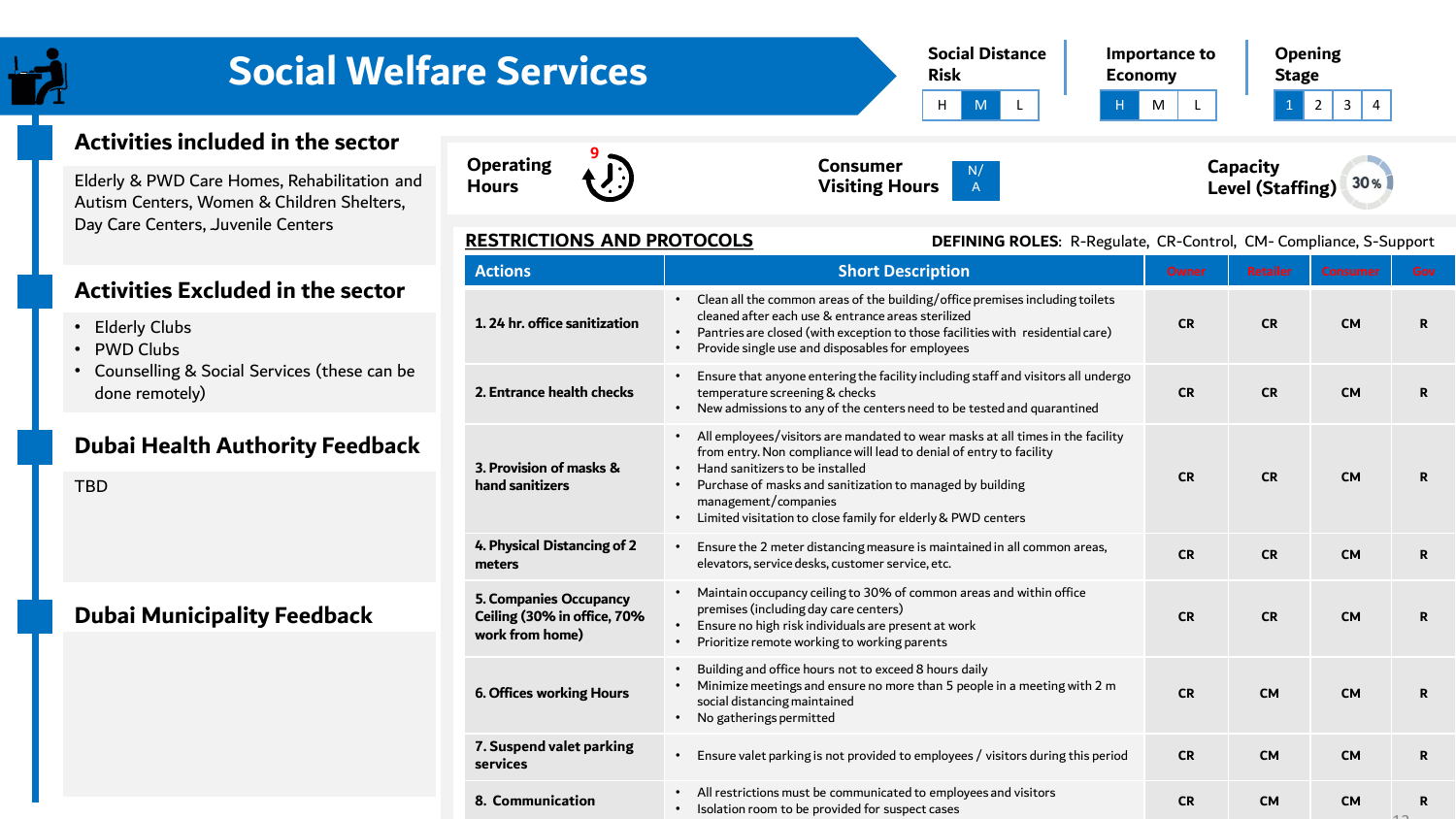#### **RESTRICTIONS AND PROTOCOLS Actions Short Description Government (Media)**

**7. Leaving the house**

**9. What to do in case of symptoms presenting** 

**private)**

**themselves**

| 1. No gatherings of more than 10<br>people are allowed | No gatherings of over 10 people in private places, include no weddings, funerals, etc<br>Social distancing should be implemented during gatherings of less that 10 people and physical contact such as handshaking, hugging, etc is not allowed<br>Highly advised that gatherings are few and are restricted to extended family members or very close friends during futoor/suhoor                                                                                                                                                                                                                                                                                                                              | Endorse these actions through a<br>strong communication plan and<br>campaigns through Dubai Media<br>Office and relevant social entities |
|--------------------------------------------------------|-----------------------------------------------------------------------------------------------------------------------------------------------------------------------------------------------------------------------------------------------------------------------------------------------------------------------------------------------------------------------------------------------------------------------------------------------------------------------------------------------------------------------------------------------------------------------------------------------------------------------------------------------------------------------------------------------------------------|------------------------------------------------------------------------------------------------------------------------------------------|
| 2. Donating food                                       | No food should be donated or given directly to any person outside the household, except mass donations under direct supervision of charity and<br>$\bullet$<br>government entities<br>Donations should be done through authorized charity bodies only                                                                                                                                                                                                                                                                                                                                                                                                                                                           |                                                                                                                                          |
| 3. Receiving food                                      | It is not advised to share food within family members living in different houses to minimize transmission risk, however, when receiving food from family<br>$\bullet$<br>or friends the food items should be carefully transferred to home containers                                                                                                                                                                                                                                                                                                                                                                                                                                                           |                                                                                                                                          |
| 4. Prayers during Ramadan                              | Gathering for prayers is not allowed<br>$\bullet$<br>Group prayers among immediate household members is conditional that they live in the same house<br>$\bullet$                                                                                                                                                                                                                                                                                                                                                                                                                                                                                                                                               |                                                                                                                                          |
| 5. Visiting high risk individuals                      | Visiting high risk individuals (such as elderly, individuals with chronic diseases, etc) if not in the same household should be avoided for their own safety<br>$\bullet$<br>and visiting same family members living in different houses is advised to be limited and restricted to the essential and as per need                                                                                                                                                                                                                                                                                                                                                                                               |                                                                                                                                          |
| 6. Household help                                      | Household help should be instructed not meet with individuals outside the household<br>$\bullet$<br>Household help should be instructed not accept food or items from unknown origin<br>$\bullet$<br>Household help should be given the right protective gear when dealing with individuals outside the household<br>$\bullet$<br>Household help should be given the right instructions for receiving packages (such as wiping the package or the food container, wearing gloves, etc)<br>$\bullet$<br>It is advisable to reduce household movement to the minimum and arrange for them to stay in the family house instead of their accommodation in case<br>$\bullet$<br>of taking care of elderly ad infants |                                                                                                                                          |
|                                                        | Leaving the house is advised for necessities only<br>$\bullet$<br>Family visitation and one outdoor activity can be performed as per the set parameters                                                                                                                                                                                                                                                                                                                                                                                                                                                                                                                                                         |                                                                                                                                          |

- When outside the house avoid touching any surfaces and immediately sanitize hands after doing so • Avoid touching face until hands are properly washed with soap and water
	- Elderly and high-risk individuals with chronic diseases are encouraged to stay home and avoid public places
- **8. Transportation (public or**  • Mask should be worn when leaving the house • It is advised to have sanitizers readily available and to use frequently in case of movement whether in private or public transportation
	- If a family members exhibits symptoms they should immediately self isolate and contact the DHA hotline
		- All members of the family should especially the elderly and vulnerable should stay away from sick individual